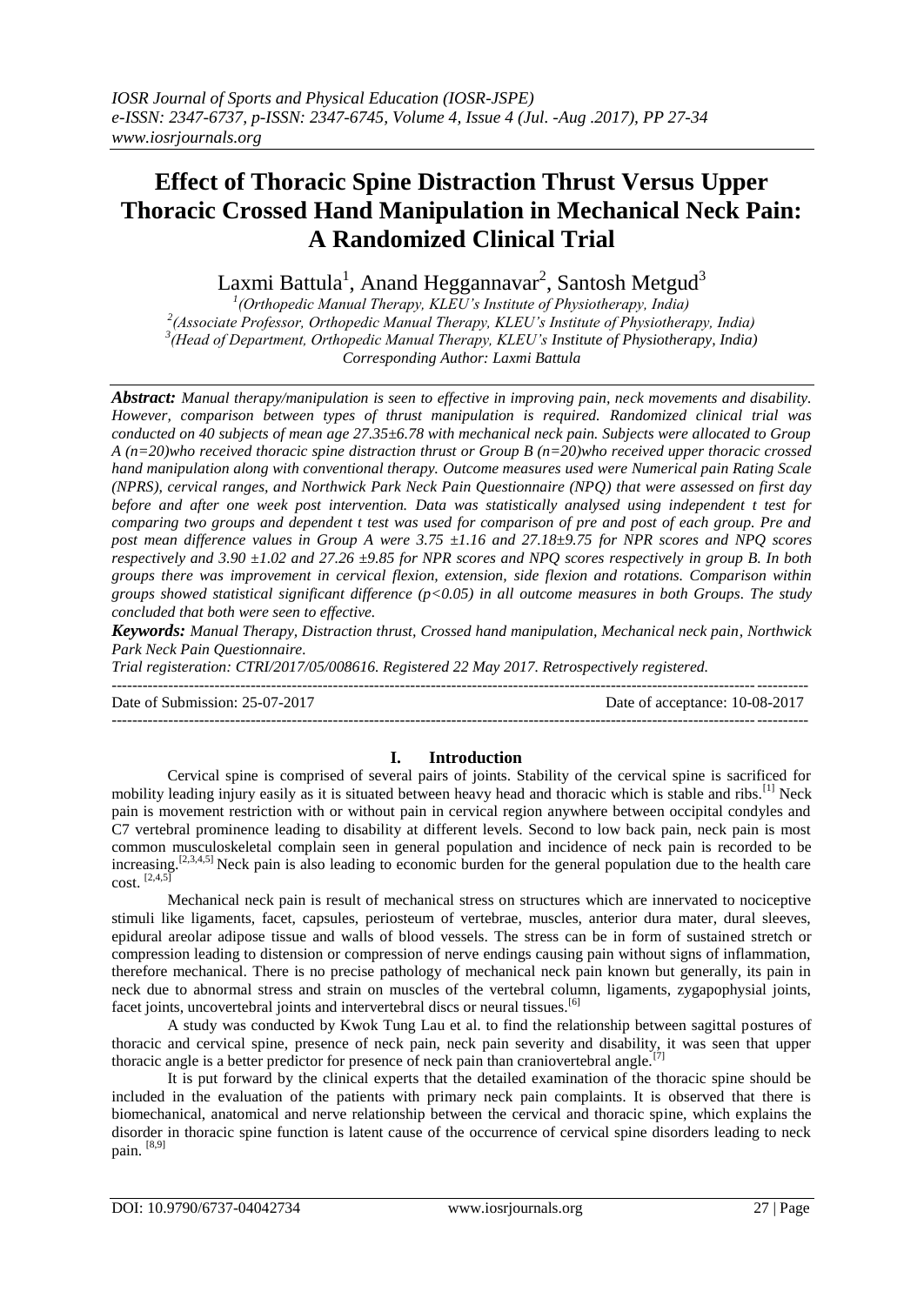Manual therapy(MT) is said to be appropriate and most used treatment strategy and it is strongly demonstrated that manual therapy with exercise have given better results than the other treatments or electrotherapy modalities in mechanical neck pain treatment. Reduction of mobility of a cervical segment which is found while examination is due to intervertebral joint dysfunction and is mainly targeted during treatment on manual therapy.<sup>[8]</sup> There is evidence that spinal manipulative technique is effective for acute as well as chronic pain. It is often used by physical therapist as an intervention. Previously, studies showed that the spinal manipulation is effective when given for cervical region. The risk-benefit ratio of the cervical manipulation should be considered by the clinicians. Cervical rotation near the end range of motion is a primary cause for vertebral injuries post spinal manipulative technique. Studies comparing the manipulation techniques are insufficient.<sup>[8,9]</sup> In this study effect of thoracic spine distraction thrust and upper thoracic crossed hand manipulation in mechanical neck pain is compared.

## **II. Methods**

Ethical clearance was obtained from institutional ethical committee to conduct a randomized clinical trial in tertiary health care center to compare effect of thoracic distraction thrust and upper thoracic crossed hand technique in subjects with mechanical neck pain. Subjects included were males and females aged between 18 years to 44 years. Subjects were allotted toeach group using envelope method. Subjects with traumatic conditions, diagnosed with pathological conditions, contraindicated to manipulation, having undergone spinal manipulative therapy in previous 2 month and with "red flag" signs were excluded.

## **2.1 Outcome Measures:**

#### 1. **Numeric pain rating scale[10]:**

Eleven point numerical pain rate scale  $(0 = no \,\text{pain}, \text{to } 10 = \text{maximum} \,\text{pain})$ . Reliability is 0.96 and its validity is high (0.86 to 0.95). Subjects were administered the 10 cm scale of 11 points (0-10) and was asked to quantify the intensity of the pain.

#### 2. **Northwick park neck pain questionnaire[11]:**

The NPQ is a self-administered questionnaire that includes 9 sections on typical daily activities that may be affected by the patient's neck pain: intensity, sleeping, numbness, duration, reading, television, carrying, work, social role, and driving. Each section is scored on a scale from 0 to 4, with 4 representing the greatest disability, and the total score is obtained by summing the scores for the 9 sections (possible score 0-36). Questionnaire showed good short-term repeatability  $(r=0.84, K=0.62)$  and internal consistency is also seen. The questionnaire was given to the subjects and was asked to mark the one of the given 4 option for available 9 questions.

# 3. **Cervical range of motion[12]:**

Cervical range of motion will be measured using goniometer. When ranges were taken by same therapist universal goniometer have good to high reliability. Subject was in sitting position with arms resting on the arm of chair. For flexion the fulcrum was external auditory meatus, the stable arm was perpendicular to ground and movable arm was parallel to the ground. For measuring side-flexion, the fulcrum was spinous process of C7 vertebra the movable and stable arm, both were perpendicular to ground and movable arm was then moved to the movement of the neck. For the rotation vertex of head was considered as fulcrum. The movable and stable arms were parallel to ground. The movable arm was moved along with the rotation of neck considering nose as reference.

**2.3 PROCEDURE:** Subjects were recruited considering inclusion and exclusion criteria and were divided in 2 groups, group A and group B. Demographic details, neck pain rating scale and Northwick park neck pain questionnaire was filled by recruited subjects.

Both group A and Group B have been given conventional therapy, which includes TENS, hot moist pack and exercises for 6 sessions. Along with conventional therapy group A was given thoracic spine distraction thrust and group B was given upper thoracic crossed hand technique in first and fourth session. Post one week of intervention numeric pain rating scale and Northwick park neck pain questionnaire was again filled by the subjects.

#### **Conventional Therapy for Group A and Group B**

**TENS:** A frequency of 100 Hz and 250 ms stimulation for 20 min, two electrodes placed bilaterally to the spinous process of C7 vertebra with patient in sitting position with head resting on hands on the table.<sup>[13]</sup>

**Hot Moist Pack:** Patient in sitting position with head resting on hands placed on the table. Hot moist pack placed on neck for 15 min.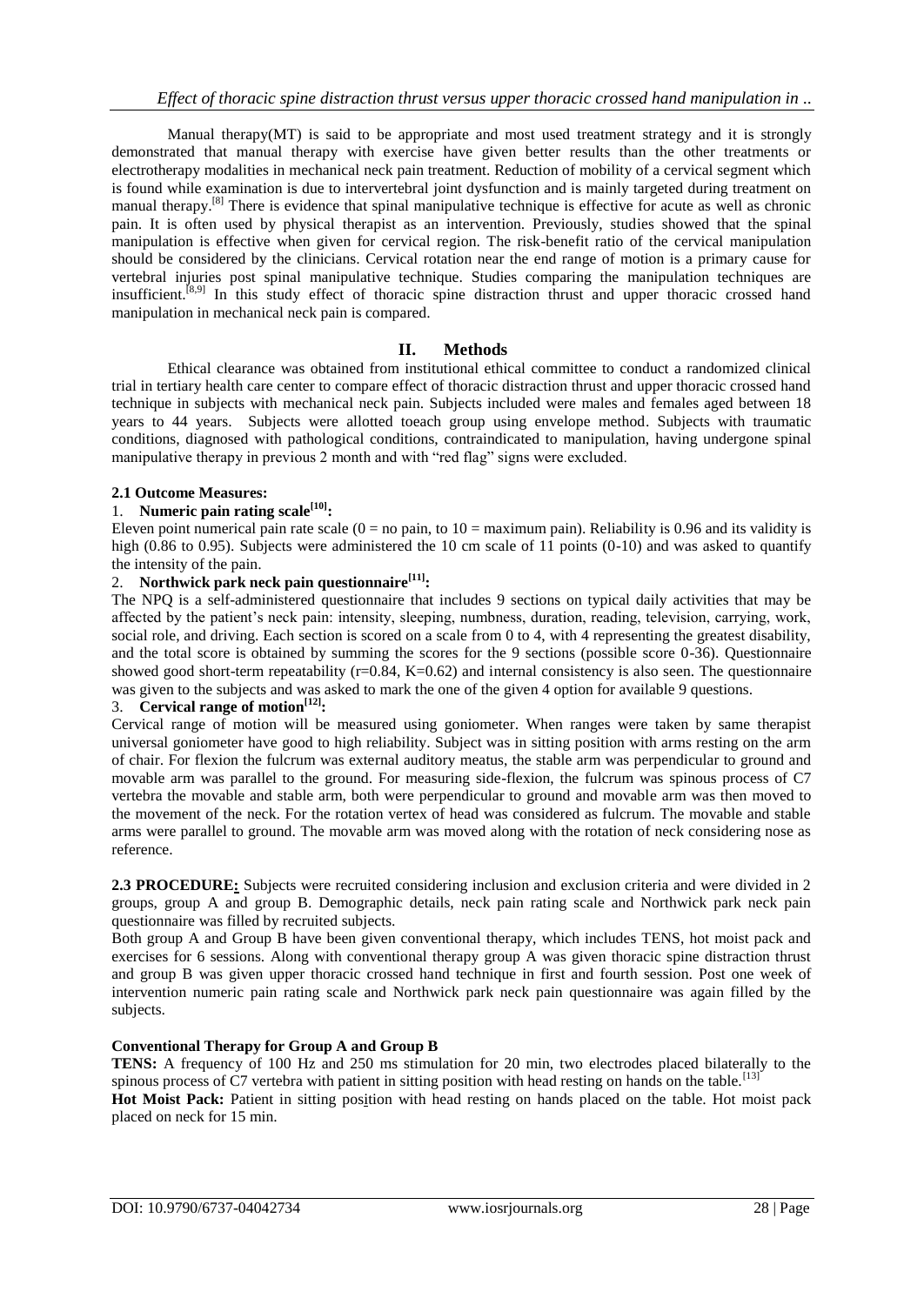## **Exercises:** [14]

- 1. 10 repetitions of cervical flexion, extension, side flexion and rotation.
- 2. Isometric neck muscle contractions, in flexion, extension, side flexion and rotation for 5 s and repeat this for 10 repetitions.
- 3. Stretching exercise of upper trapezius and scalene muscles, for 5-8 s for 10 repetitions of neck.

#### **Group A**

**Thoracic spine distraction thrust:** The patient was seated with the arms crossed over the chest and hands passed over the shoulders. The therapist placed his or her upper chest at the level of the patient's middle thoracic spine and grasped the patient's elbows. Gentle flexion of the thoracic spine was introduced until slight tension was felt in the tissues at the contact point between the therapist's chest and patient's back. Then, a distraction thrust manipulation in an upward direction was applied.<sup>[13]</sup>



**Fig 1: Thoracic Distraction Thrust**

## **Group B**

**Upper thoracic crossed hand manipulation:** Therapist on left side at the head of table. Patient in prone position and chin was on table with neck side bent. Head was slightly rotated to other side to obtain ligamentous tension locking. One hand of therapist on patient's head and hypothenar or thenar eminence of other hand over T1 transverse process. Patient was asked to breathe in and out several times as the tissue lack is taken up localizing the forces. High velocity low amplitude thrust is given. The postero-anterior force on the transverse process of T1 was introduced, while stabilizing hand on head effects a slight relative rotation in an opposite direction.<sup>[15]</sup>



**Fig 2:** Upper Thoracic Crossed Hand Manipulation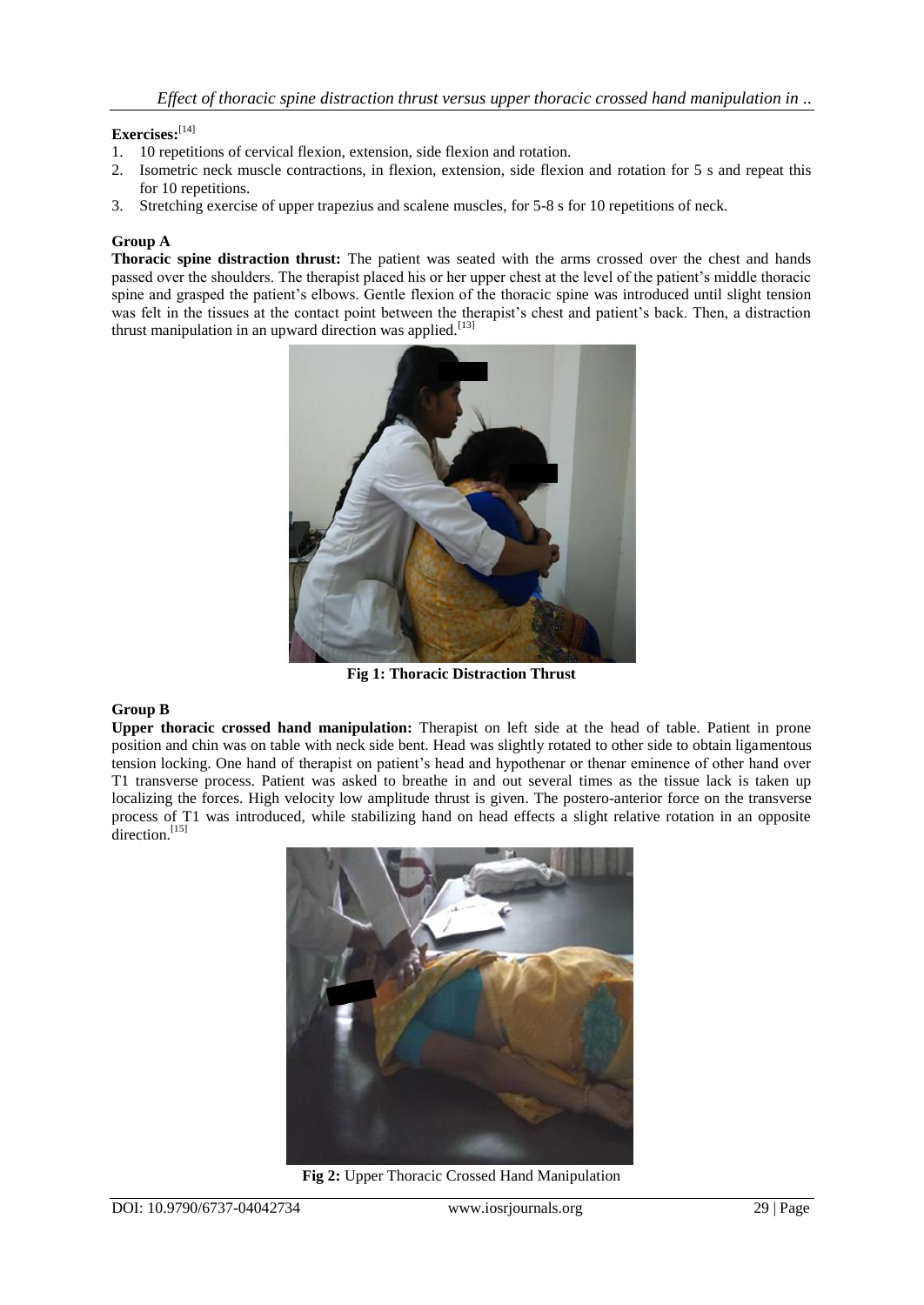## **III. Statistical Analysis**

Statistical analysis for the present study was done using statistical package of social sciences (SSPS) version 20 so as to verify the results obtained. The nominal data like age, gender, height and weight distribution were analysed using chi square and t test. Comparison between pre-intervention and post intervention outcome measures like Numerical pain rating scores, Northwick Park Neck Pain questionnaire and cervical ranges within Group A and Group B and between group A and group B was done by using dependent t test. Probability values less than 0.05 were considered to be statistically significant.

## **IV. Results**

Gender was analysed using chi-square test which value obtained was 0.2294 with p value being 0.6333. There was no significant difference in both the groups amongst males and females (Table 1).

| Table 1        |                |                |       |  |  |
|----------------|----------------|----------------|-------|--|--|
| Gender         | <b>Group A</b> | <b>Group B</b> | Total |  |  |
| <b>Males</b>   |                |                |       |  |  |
| <b>Females</b> | 18             |                |       |  |  |
| <b>Total</b>   | 20             | 20             | 40    |  |  |

#### **Age and BMI Comparison**

The chi square test was applied which was 2.49 with p value 0.29 which shows that there were no significant difference between the 2 groups. For BMI t test was applied, t- value was 0.39 with p value 0.70, which shows that there is no significant difference(Table 2).

| <b>Table 2</b> |         |    |       |           |           |         |  |
|----------------|---------|----|-------|-----------|-----------|---------|--|
| Variable       | Groups  | n  | Mean  | <b>SD</b> | t-value   | p-value |  |
| Age in yrs     | Group A | 20 | 25.80 | 5.81      | $-1.4678$ | 0.1504  |  |
|                | Group B | 20 | 28.90 | 7.45      |           |         |  |
| BMI            | Group A | 20 | 22.32 | 2.73      | $-0.3860$ | 0.7016  |  |
|                | Group B | 20 | 22.79 | 4.77      |           |         |  |



**Fig 3:** Comparison between Age and BMI

#### **Comparison of Numerical Pain Rating Scores between and within Group A and Group B by independent and dependent t test respectively**

In Group A and Group B from pre-intervention to 1 week post-intervention there was significant change when analyzed by dependent t test. When the NPR scores of Group A and Group B were analysed from baseline to post 1 week by using independent t test calculated t test was -0.43 which indicated that there was no significant difference (p=0.6673) (Table 3).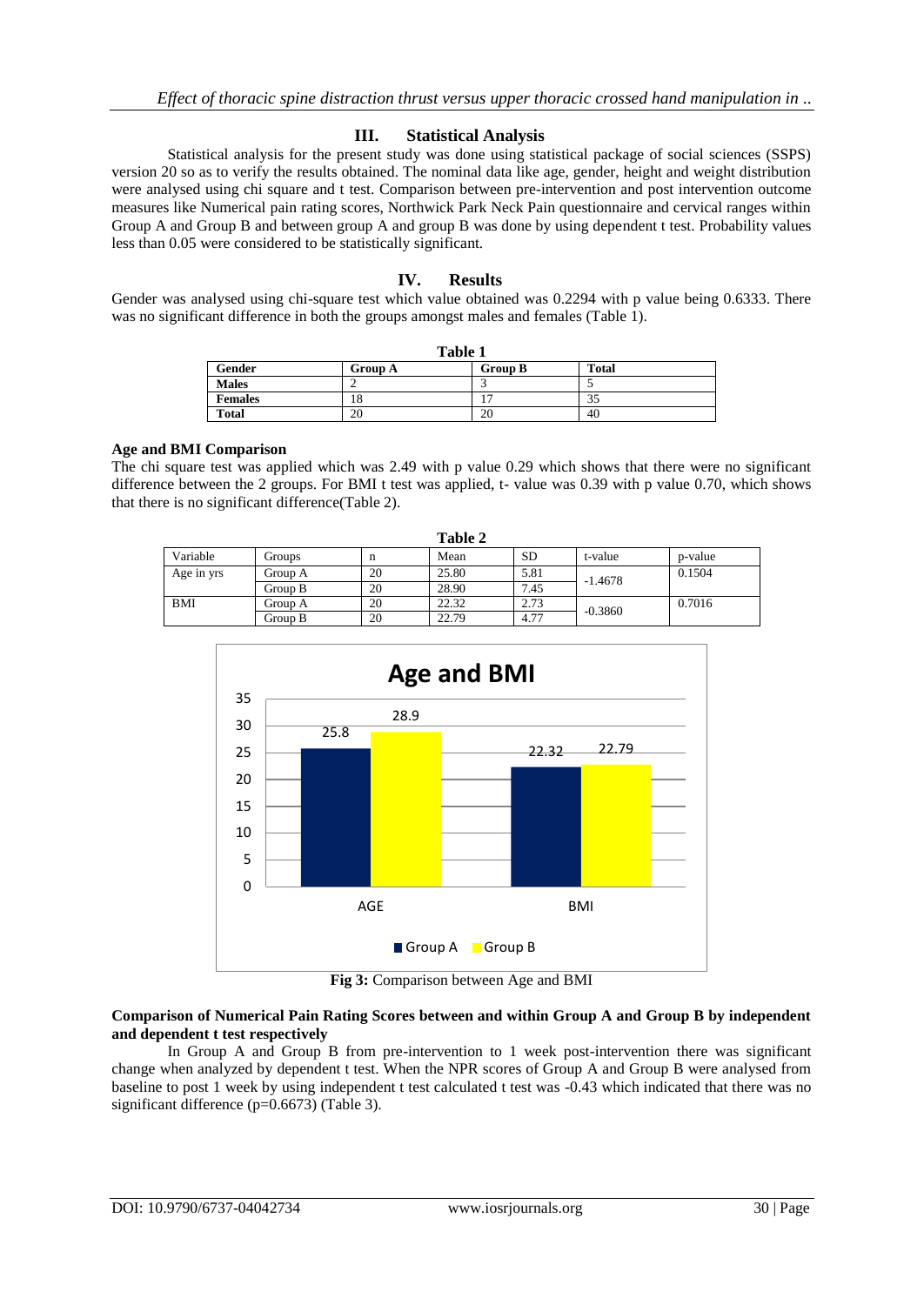| Table 3 |                 |               |               |                    |           |  |
|---------|-----------------|---------------|---------------|--------------------|-----------|--|
|         | Pre             | Post          | Mean Diff.    | Percent Change (%) | p-value   |  |
| Group A | $6.15 \pm 0.88$ | $2.4 + 0.75$  | $3.75 + 1.16$ | 60.98              | $0.0001*$ |  |
| Group B | $6.35 + 1.14$   | $2.45 + 1.15$ | $3.90 + 1.02$ | 61.42              | $0.0001*$ |  |
| t-value | $-0.4333$       |               |               |                    |           |  |
| p-value | 0.6673          |               |               |                    |           |  |

 $*_{p<0.05}$ 



**Fig 4:** Comparison between Numerical Pain Rating Scores Between the groups

#### **Comparison of Cervical Ranges between and within Group A and Group B by independent and dependent t test respectively**

In Group A and Group B there was significant improvement seen in all cervical ranges from pre to post intervention. When comparison was done between Group A and Group B, Group A was better in flexion, extension and side flexion, whereas Group B was better in rotations. But the difference was not significant.(Table 4).

| таше 4         |         |                   |                   |                  |                                             |           |                         |  |
|----------------|---------|-------------------|-------------------|------------------|---------------------------------------------|-----------|-------------------------|--|
|                |         | Pre               | Post              | Mean Diff.       | $p$ -value <sup><math>\ddagger</math></sup> | t-value   | $p$ -value <sup>†</sup> |  |
| Flexion        | Group A | $36.25 \pm 8.87$  | $48.75 \pm 7.05$  | $12.50 \pm 7.16$ | $0.0001*$                                   | $-1.0346$ | 0.3074                  |  |
|                | Group B | $33.5 \pm 6.71$   | $48 + 6.96$       | $14.50 \pm 4.84$ | $0.0001*$                                   |           |                         |  |
| Extension      | Group A | $41.25 \pm 10.11$ | $53.75 \pm 7.93$  | $12.50 \pm 5.5$  | $0.0001*$                                   | $-0.4650$ | 0.6446                  |  |
|                | Group B | $37 \pm 8.18$     | $50.25 \pm 7.16$  | $13.25 \pm 4.67$ | $0.0001*$                                   |           |                         |  |
| side-<br>Left  | Group A | $30.25 \pm 4.13$  | $43 + 2.99$       | $12.75 \pm 4.99$ | $0.0001*$                                   | 1.3342    | 0.1901                  |  |
| flexion        | Group B | $31.5 \pm 5.66$   | $42.5 \pm 3.80$   | $11.0 \pm 3.08$  | $0.0001*$                                   |           |                         |  |
| Right<br>side- | Group A | $29.25 \pm 45.20$ | $43 + 2.51$       | $13.75 \pm 6.46$ | $0.0001*$                                   | 1.8450    | 0.0728                  |  |
| flexion        | Group B | $32.25 \pm 5.50$  | $42.5 \pm 3.44$   | $10.25 \pm 5.50$ | $0.0001*$                                   |           |                         |  |
| Left rotation  | Group A | $53.75 \pm 14.86$ | $70.25 \pm 10.06$ | $16.5 \pm 7.80$  | $0.0001*$                                   | $-0.5947$ | 0.5556                  |  |
|                | Group B | $55.50 \pm 12.56$ | $73.25 + 9.77$    | $17.75 \pm 5.25$ | $0.0001*$                                   |           |                         |  |
| Right rotation | Group A | $50.5 \pm 14.32$  | $72.0 \pm 9.38$   | $17.5 \pm 8.03$  | $0.0001*$                                   | $-0.3090$ | 0.7590                  |  |
|                | Group B | $55.25 \pm 14.28$ | $73.50 \pm 9.05$  | $18.25 \pm 7.3$  | $0.0001*$                                   |           |                         |  |

**Table 4**

 $*p<0.05$ 

‡ Within the Groups

†Between the Groups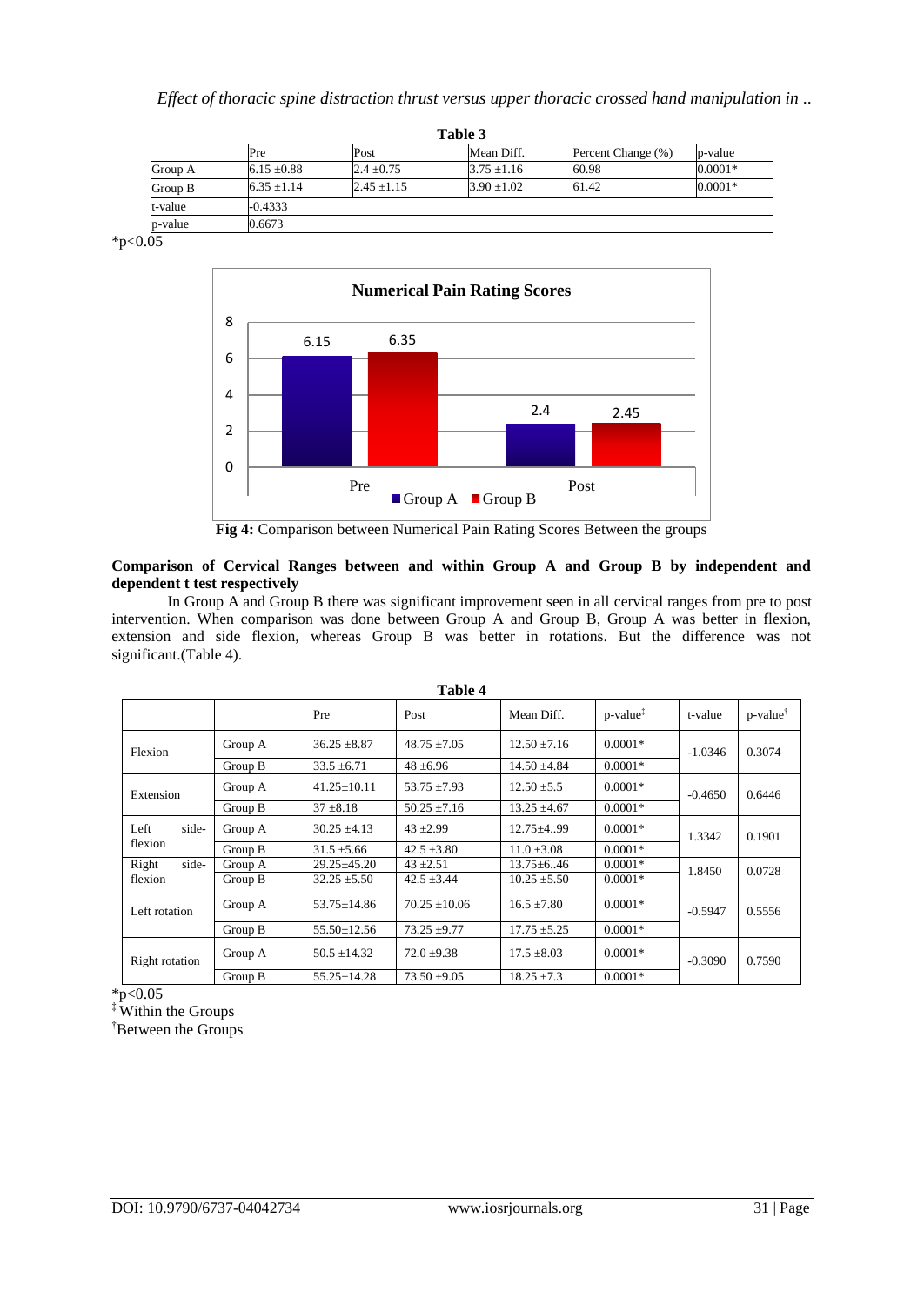

*Effect of thoracic spine distraction thrust versus upper thoracic crossed hand manipulation in ..*

**Fig 4: Comparison of cervical ranges between the groups**

## **Comparison of Northwick Park Neck Pain Questionnaire Scores (Percentage) between and within Group A and Group B by independent and dependent t test respectively.**

In Group A and Group B from pre-intervention to 1 week post-intervention there was significant change in NPQ scores when analyzed by dependent t test. When the cervical extension range were analysed between the groups from baseline to post 1week by using independent t test calculated t value was -0.0252, Group B was better but there was no significant difference (p=0.9801)(Table 5)

| Table 5 |                  |                 |                  |                    |           |  |
|---------|------------------|-----------------|------------------|--------------------|-----------|--|
|         | Pre              | Post            | Mean Diff.       | Percent Change (%) | p-value   |  |
| Group A | $36.56 \pm 9.43$ | $9.39 \pm 6.29$ | $27.18 \pm 9.75$ | 74.33              | $0.0001*$ |  |
| Group B | $35.31 + 11.44$  | $8.06 \pm 6.38$ | $27.26 \pm 9.85$ | 77.19              | $0.0001*$ |  |
| t-value | $-0.0252$        |                 |                  |                    |           |  |
| p-value | 0.9801           |                 |                  |                    |           |  |

 $*p<0.05$ 



**Fig 5:** Comparison of NPQ Scores between the groups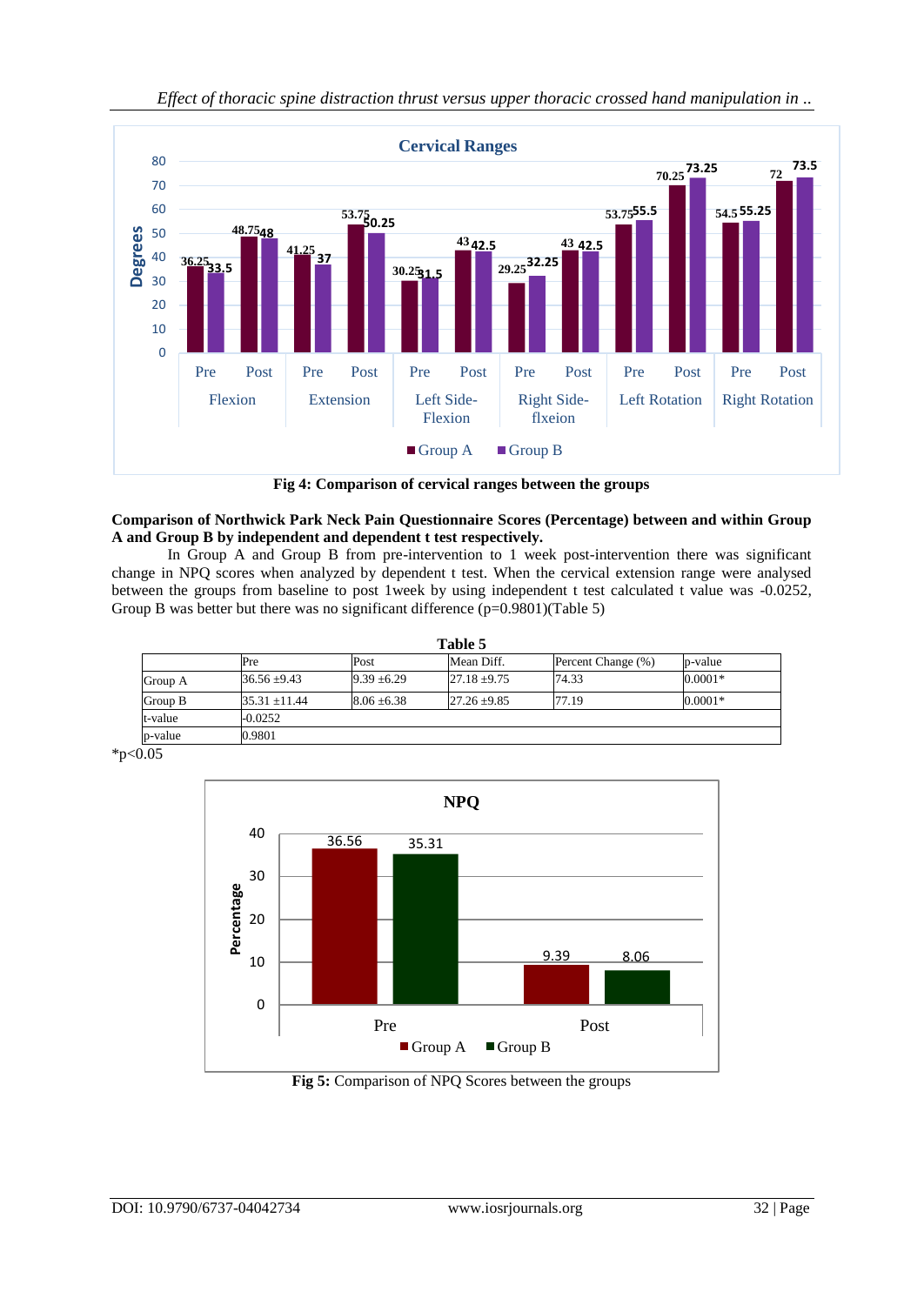#### **V. Discussion**

In the present study the age, gender and BMI of the subjects of both the groups were compared statistically, showed no significant difference which indicated homogeneity in both the groups. There were total 35 females and 5 males in the study, it is evident according to the previous studies conducted that the prevalence of neck is more in women than in men.<sup>[16]</sup>

The percent change in group A was 60.98% and in group B was 61.42% which is similar to the a study done to investigate the immediate effects of thoracic manipulation in patients with neck pain on levels of perception of pain, they had found that the thoracic spine manipulation when applied there is immediate analgesic effects elicited in patients with neck pain. But there was no effect on cervical ranges studied of thoracic spine manipulation and also the long-term effects were not investigated.[2]

Few previous studies demonstrated that when manual therapy interventions are directed at the spine there can be improvements recorded in pain in regions distant to the area in which the treatment is actually directed. Various studies previously done suggest that spinal manipulation modifies the central processing of innocous, mechanical stimuli, because of increase in pain tolerance or threshold levels. Even the neuroendocrine system is suggested to modify pain processes by endogenous opiate system and circulating levels of βendorphin.<sup>[17]</sup> Thoracic distraction thrust and Crossed hand manipulation technique both are shown to have similar effects in individuals with mechanical neck pain.

The mechanism behind the pain relief by conventional TENS is that, the stimulation by TENS will enable the impulses to be carried through the large-diameter afferent nerve which leads to presynaptic inhibition of nociceotive Aβ and C fibres at the level of substantia gelatinosa. Therefore leading to improvement in pain levels. [18,19] In present study hot moist pack was applied for 15 minutes. Hot moist when applied there is nerve stimulation as well as there is increase in rate of metabolism which causes sedative effect, increase in local blood flow and facilitating healing and repair which leads to pain relief.<sup>[20]</sup>

The cervical ranges flexion, extension, left flexion, right flexion, left rotation and right rotation in both the groups are seen to be improved significantly when analysed using dependent t-test, there was no significant difference between the 2 Groups when analyzed using independent t-test. The increase in range according to the previous studies could be due to the biomechanical rearrangement of the region and reduction in pain.<sup>[13,14]</sup> In manipulation, the studies suggest, there is alteration directly in segmental biomechanics due to releasing trapped meniscoids, releasing adhesions or by reducing distortion of annulus fibrosis. The restoration of zygopophyseal joint mobility and joint play, leads to the major mechanical changes after performing the manipulation. The combine effect of manipulation with exercises have helped to reduce the pain and increase the cervical ranges in both the groups.  $^{[13,14,21]}$ 

The decrease in the pain and increase in ranges may have improved the ability of the individuals to perform the activities. The pain was reduced with TENS and thoracic manipulation technique and the biomechanical correction was gained by the spinal manipulation, also stretching and strengthening exercises were given which may helped in improving in the ability of the individuals with mechanical neck pain to perform the activities in duration of 1 week.

In group A and Group B the thoracic manipulation techniques have shown similar effects with the modalities and exercises, therefore there is improvement in the function reducing the disability due to decreased pain and improved ranges in both the groups leading to insignificant difference in improvement of scores of Northwick park neck pain questionnaire between group A and group B.

According the present study in Group A and Group B where thoracic distraction thrust and crossed hand manipulation technique were given in respective groups along with TENS and exercises showed improvement in pain, cervical ranges and disability. There is no significant difference in improvement between the two groups, there any thoracic manipulation technique may be used in mechanical neck individuals as per the convenience of the therapist and the patient.

There were few limitations of the study. Only short-term follow-up of one week is done, gender distribution was not equal and isolated comparison of both techniques was not done. In future studies long-term effect can be studied and controlled group can be included.

#### **VI. Conclusion**

From the present study it can be concluded that thoracic distraction thrust and upper thoracic crossed hand technique both are effective in improving pain, ranges and disability in subjects with mechanical neck pain.

#### **Acknowledgements**

Thanks to KLEU's Institute of Physiotherapy and KLE Hospital for allowing to conduct the study. Thanks to all the participants for their active participation and co-operating.